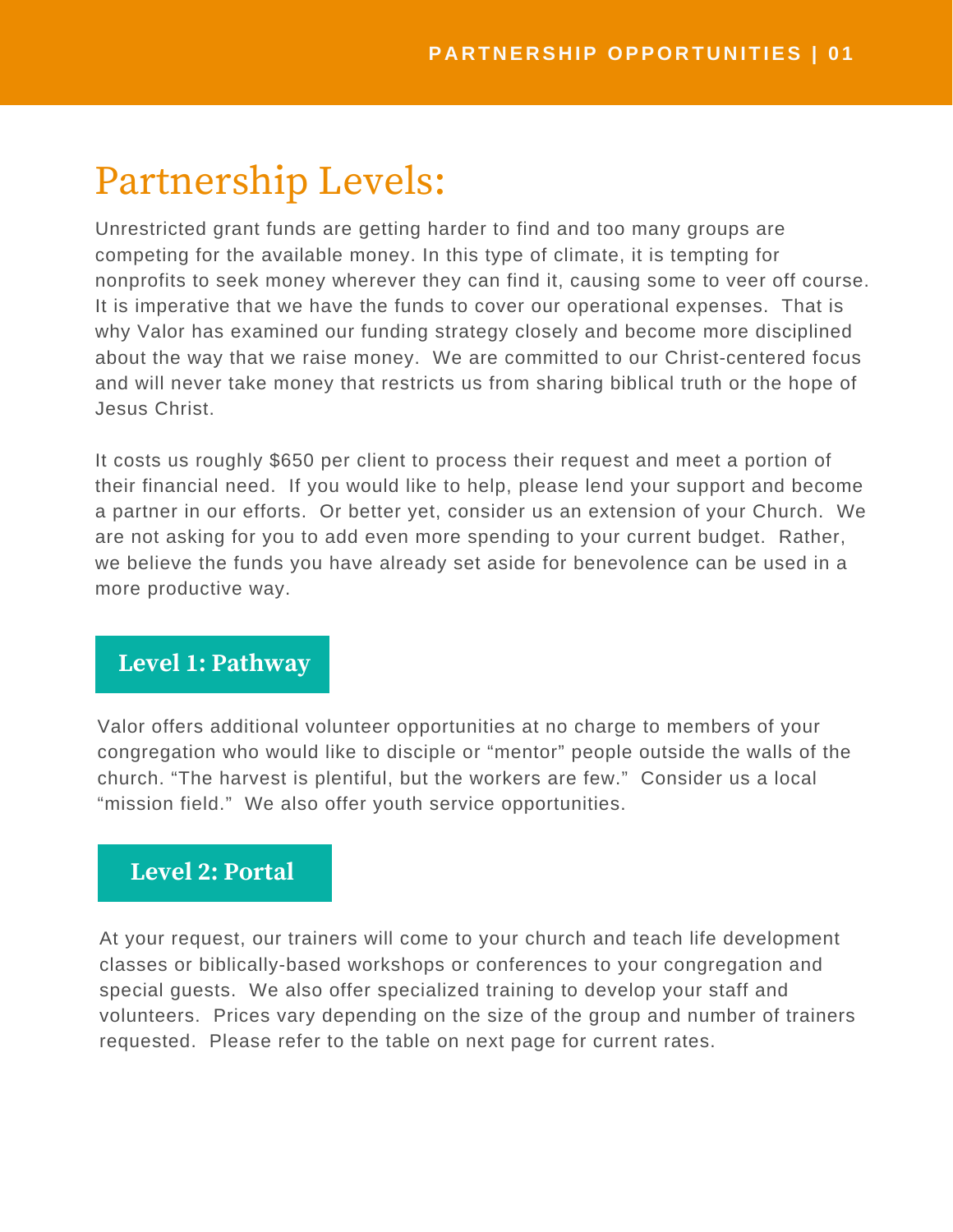# **TRAINING FEES**



To find out what classes and workshops are offered or to schedule training at your location, please contact Alan Smith, Personal Development Coordinator at 240- 329-9387 ext. 291, or email alan.smith@thevalorcenter.org. Most classes require the use of audio/visual equipment such as computer, projector, sound system, DVD player, etc. Make sure you tell us if you do not have this equipment available for our instructors use. Instructors may also need access to the internet.

Charges for these items will be paid for by the church prior to the date of training. Please note: If you prefer, we can send electronic files of handouts by email so your staff can print and prepare for class use. We require churches to follow our class registration and check in procedures to track attendance and gather contact information. Surveys will also be distributed to participants at the end of each class. In some instances, books, class materials, and/or handouts will be used to enhance the learning experience.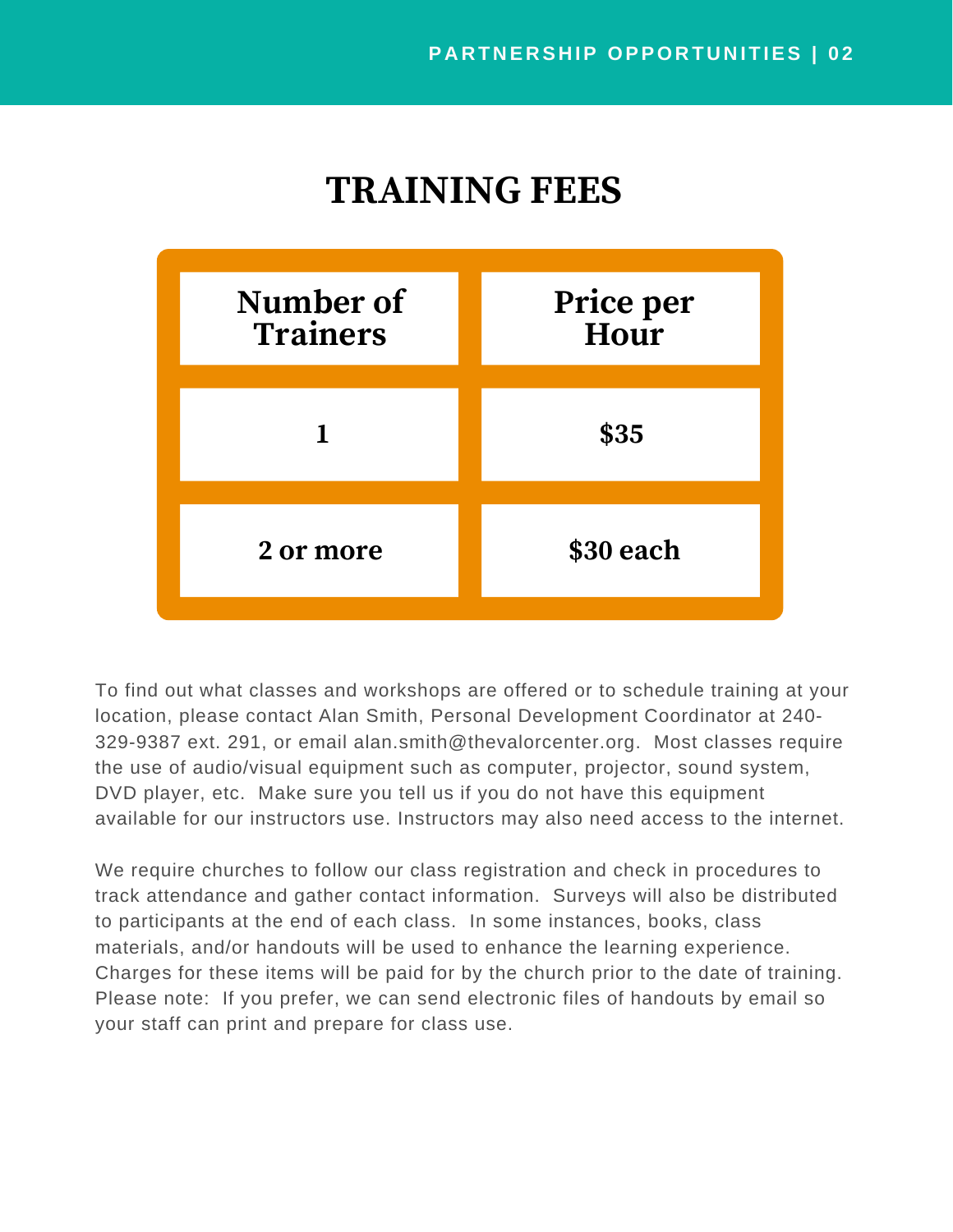#### *Would you like to learn more about our operational excellence program?*

performance improvements year after year or maybe it's attracting and empowering outstanding employees. Our experienced staff can show you how to bring personal transformation and system transformation together for maximum results. We offer training, consulting, and development in the following areas: Operational excellence exists when problem-solving, teamwork, and leadership results in the ongoing improvement in an organization. The process involves focusing on the stakeholder's needs, keeping the employees positive and empowered, and continually improving current activities. Maybe your organization struggles to respond to rapidly changing demands and needs. Maybe you're having trouble maintaining or reducing operating costs. Maybe it's sustaining

- Human Resources
- Productivity
- Strategic Planning
- Marketing/Public Relations
- Outreach Development
- Administration
- Compliance
- Fundraising
- Grant Writing
- Worship Technology
- Security and Privacy
- Bookkeeping



To assist you in reaching your goals, we encourage excellence, not perfection. Our methods work. With the Valor approach to Christ-centered operational excellence, we can help you make dramatic performance enhancements that directly impact stakeholder satisfaction, drive improvements in administrative processes throughout your organization, begin using new tools and techniques that will help you work smarter, not harder, build high-performing teams to execute faster and deliverable results, achieve a sustainable competitive advantage, and celebrate and recognize successes,

Find out more by visiting **www.valorexcel.com** today! contact Lori Wriston at 240-329-9387 ext. 287, or email lori.wriston@thevalorcenter.org for pricing.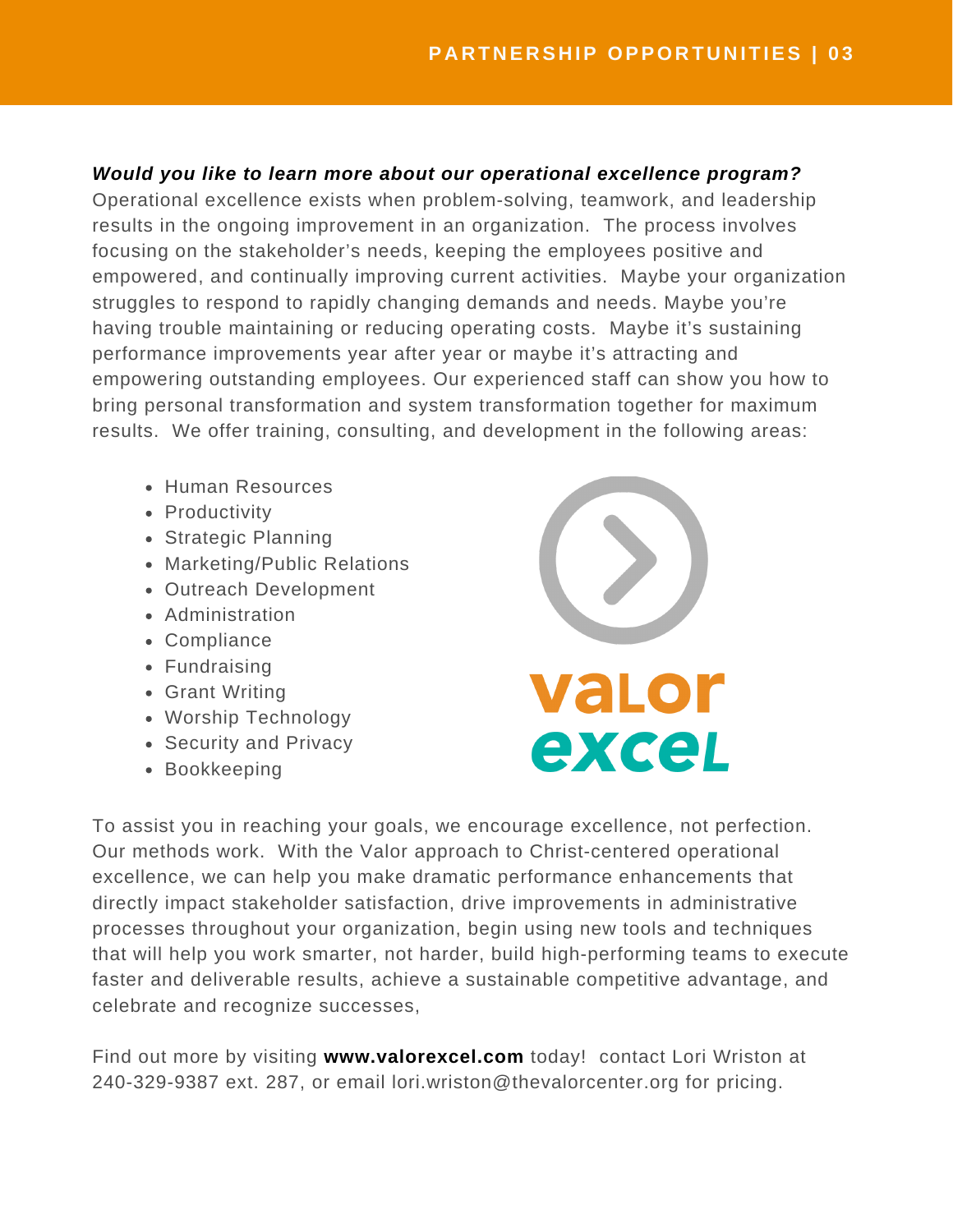*Would you like to host a worship event at your church?* If so, our team and worship band, UpFront, can work with you to host a "Hearts Cry" or "Encounter" worship events.

- Our music is a harmony driven rhythmic blend of acoustic and rock with a single purpose to bring glory and praise to God.
- We can work with your existing equipment or bring our own.
- The costs are minimal and many cover it with a love offering.

Visit **www.upfrontworship.com** for more details or contact Steven Wriston by calling 240-513-8048 or email at steven.wriston@thevalorcenter.org.

We also rent our 16x20 stage, lighting and/or sound equipment to organizations for various events throughout the year. Contact Lori Wriston at 240-329-9387 ext. 287, or lori.wriston@thevalorcenter.org for more information or to reserve the stage for your special occasion. **Please note:** Organizations must provide proof of insurance and sign a hold harmless agreement in order to rent the stage.

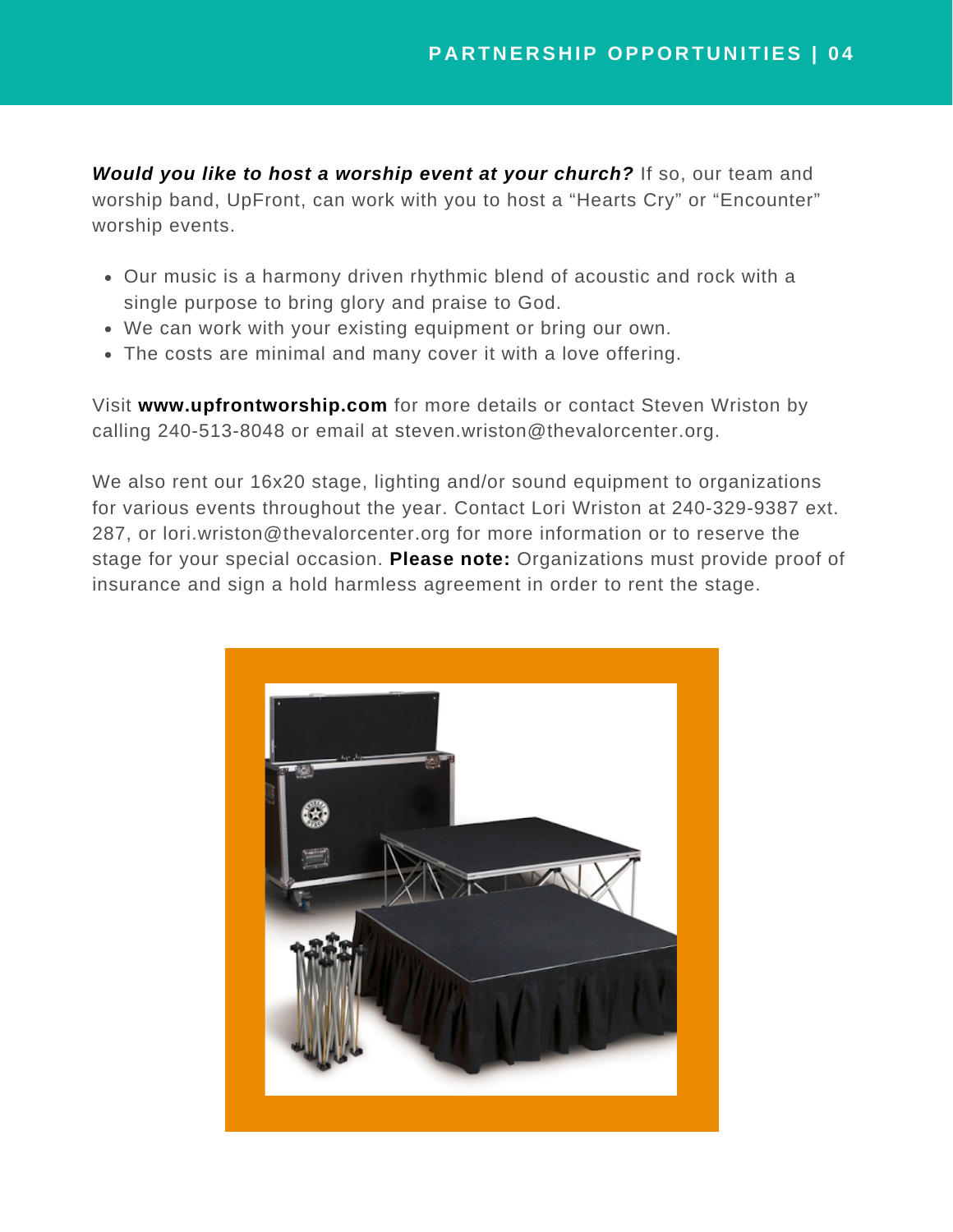# **Level 3: Principal**

**\$1500 per year/\$125 per month/\$4.11 per day** provides you with a quality comprehensive vetting service for those occasions when people come directly to your church to ask for financial aid. This will help you save your valuable resources for those truly in need.

- You will have the ability to speak with our experienced staff by email or phone during regular business hours so you can make timely and informed financial aid decisions.
	- Helpful resource information available right at your fingertips.
- Up to (2) Valor Hour Presentation Events per year at your church at your request.
- Promotion of your church to our clients as they look for a new church home.
	- This includes exposure on our website with hot links from our site to yours.
	- We will also list you in our client take home packets.
	- Ability for you to market your church at the Valor Crisis and Training Center and provide your brochures and literature for our clients.

### **Level 4: Pillar**

**\$3000 per year/\$250 per month/\$8.22 per day** gives you the ability to refer people directly to Valor which allows for your church to provide a well stewarded plan of action for those seeking benevolence assistance. Valor would serve as an extension of your churches' benevolence ministry, and our Christ-centered staff will work with those in need who were led to you seeking help to overcome their financial crisis.

- Delegates complex financial crisis requests from unequipped church staff to Christ-centered experts.
	- Retains relationship of your church as the spiritual connection point.
	- Evaluates each of your benevolence candidates to offer financial as well as practical support.